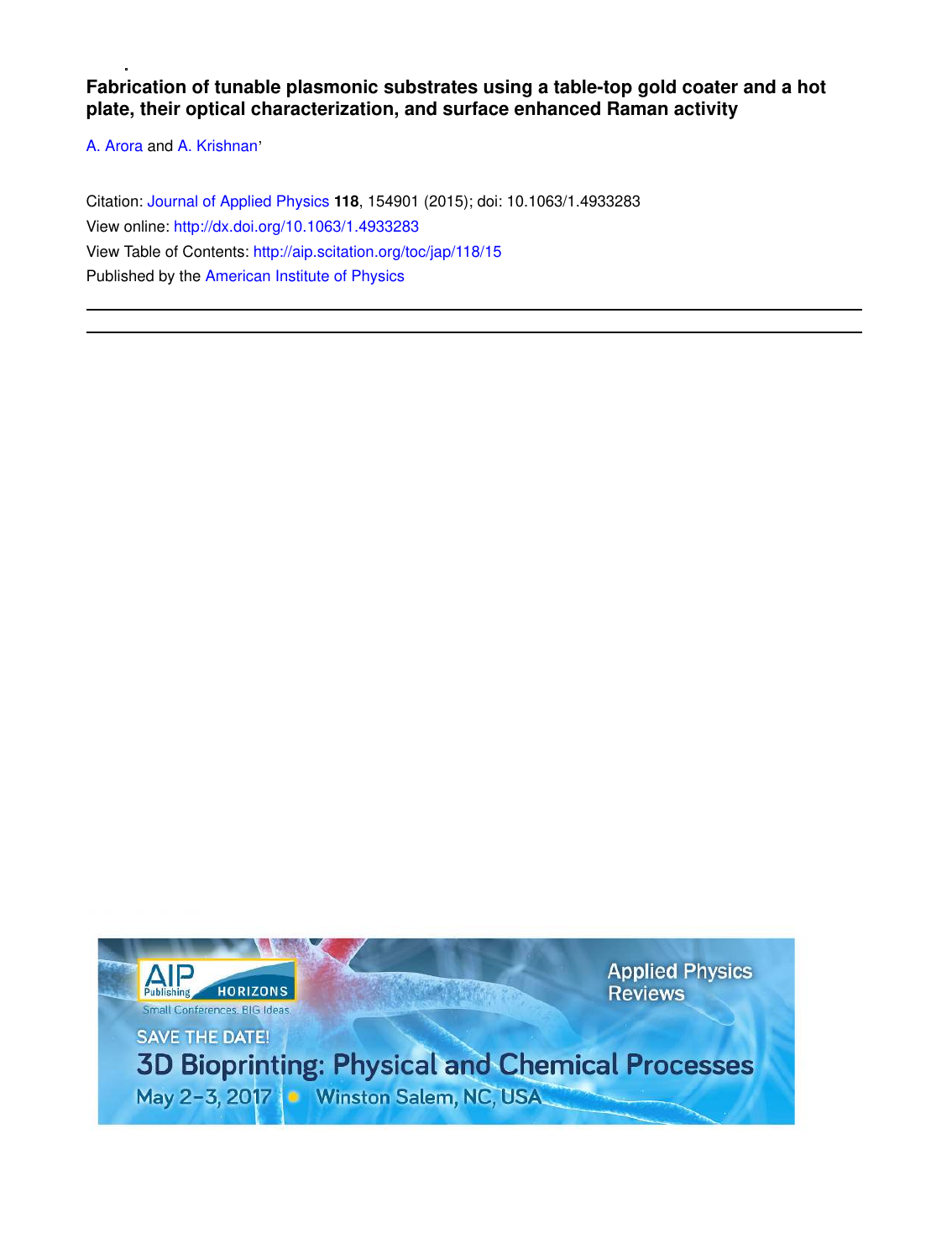

# Fabrication of tunable plasmonic substrates using a table-top gold coater and a hot plate, their optical characterization, and surface enhanced Raman activity

## A. Arora<sup>1,2</sup> and A. Krishnan<sup>1,2,a)</sup>

 ${}^{1}$ Centre for NEMS and Nano Photonics, Department of Electrical Engineering, Indian Institute of Technology Madras, Chennai 600036, India  ${}^{2}$ Experimental Optics Laboratory, Department of Electrical Engineering, Indian Institute of Technology Madras, Chennai 600036, India

(Received 5 August 2015; accepted 4 October 2015; published online 19 October 2015)

We present a simple scalable technique for repeatable fabrication of large area  $\text{(cm}^2\text{)}$ electromagnetic hot spots using tunable Localized Surface Plasmon Resonance (LSPR) substrates and their k-space microscopic imaging characterization. The substrates were fabricated simply using a low vacuum air plasma scanning electron microscope gold coater and annealing using a hot plate. The measured permittivity profile and optical transmission characteristics of such substrates showed large changes before and after annealing, with clear changes in the occurrence and position of the LSPR in the visible spectrum. Furthermore, the LSPR wavelength of these substrates was tuned from 537 nm to 630 nm using cyclic deposition and annealing. It was observed that every anneal step could be used to blue shift the resonance, while a deposition step could be used to red shift the resonance, thus giving rise to a wide tunability. We also present the k-space images of the substrates using narrowband fluorescence leakage radiation microscopy and broadband polarization microscopy. The enhanced scattering in these substrates was clearly imaged in the k-space, and the color content in the broadband k-space images correlates well with the spectral characteristics of these substrates that can be used in commercial quality testing without a spectrometer. The optical characteristics of the substrates were attributed to the morphology evolution verified using scanning probe microscopy. A single particle model based simulation was used to evaluate the optical response. The substrates were then tested for surface enhanced Raman spectroscopy (SERS) activity using control experiments involving Rhodamine 6G dye in PMMA matrix of different concentrations with analyte volumes of approximately 200 pl and analytical enhancements of  $>3 \times 10^4$ (net enhancement >1.8  $\times$  10<sup>7</sup>) were obtained. The limit of detection was  $\approx 10^{-8}$  M in low volume  $(\approx 200 \text{ pl})$  analyte, reaching the regime of few molecule detection. To establish the relevance of the substrates for bio-sensing, surface functionalization using thioglycolic acid was measured using SERS.  $\odot$  2015 AIP Publishing LLC. [http://dx.doi.org/10.1063/1.4933283]

## I. INTRODUCTION

Surface Enhanced Raman Spectroscopy (SERS) utilizes high electric field intensity in the vicinity of analyte molecules to enhance the Raman scattering and to obtain the spectral signature of analyte molecules.<sup>1</sup> Recent advances in SERS have enabled low concentration analyte sensing for a variety of applications including biomolecule detection, forensic analysis, and textiles. $^{2}$  One of the methods to achieve high local electric field intensity in the vicinity of analytes is by using electromagnetic excitation of noble metal nanostructures resulting in Localized Surface Plasmon Resonances (LSPR). In the recent past, several approaches to design substrates with noble metal nanostructures have been elucidated. $3,4$  Common methods in academic research involve noble metal nanostructures of well defined geometries patterned using nanoscale lithography techniques like electron beam lithography,<sup>5</sup> focused ion beam milling,<sup>6</sup> etc. Other approaches involve chemical

synthesis and assembly of noble metal nanoparticles on substrates.<sup>7</sup> However, not all of these methods are suitable for a large area  $(cm<sup>2</sup>)$ , use and throw affordable SERS substrates as they either involve the use of sophisticated nanofabrication equipment, high vacuum processes, and/or wet chemical processing. In order to obtain maximum Raman enhancement, relative position of the LSPR wavelength with respect to the excitation and detected Raman peak position of interest has been shown to be critical; $8-10$  however, in the above methods, tuning the LSPR wavelength is not very easy, especially, if the total patterned areas are in the order of square centimeters. Commercial substrates mostly make use of chemically or mechanically roughened silicon coated with noble metal or chemically synthesized noble metal nanoparticles over small areas on substrates.<sup>11</sup> Therefore, in order to reduce the complexity and the fabrication cost, there has been increased interest in the fabrication of SERS substrates using simple, unconventional techniques like ink-jet and screen printing of metal nanoparticles,  $^{12,13}$  metal island films (MIFs),  $^{14,15}$  and combinaa)Electronic mail: ananthk@iitm.ac.in **but all ananthk@iitm.ac.in** tion of soft-lithography and Nanosphere Lithography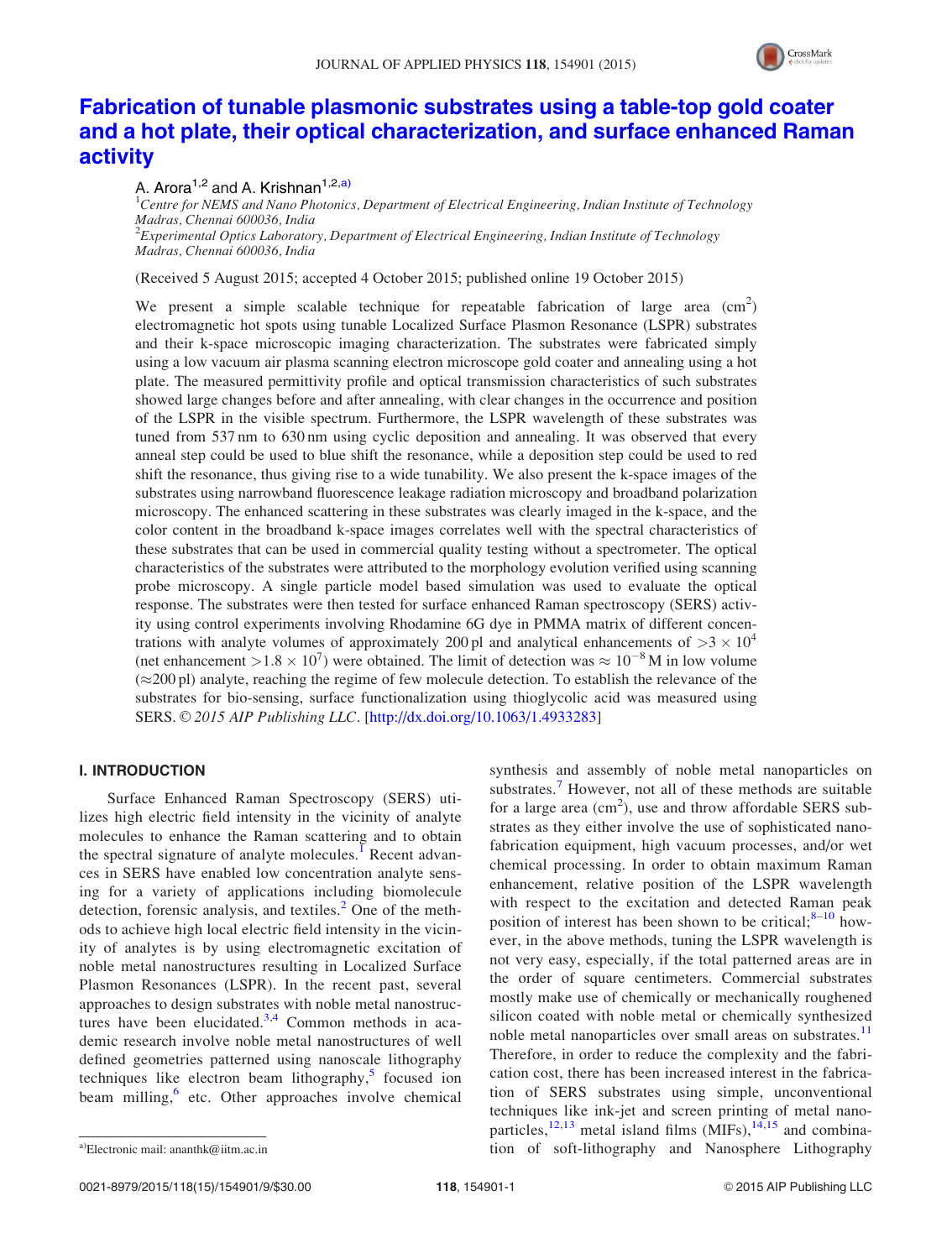$(NSL)^{16}$  etc. MIFs exhibit interesting optical properties such as  $LSPR<sup>17</sup>$  and are suitable for SERS substrates. Many of the reported works on MIFs utilize high vacuum deposition systems and inert ambience furnaces/oven. $14,15,18-20$ Recently, MIFs have been revisited with different approaches like ablation,<sup>21</sup> laser annealing,<sup>22</sup> and electrochemical methods $^{23}$  for fabrication of SERS substrates. In order for widespread use of SERS to become a commercial level testing platform, significant process reduction, costcutting, and a simple quality check are key issues to be resolved.

In this work, a simple technique for the fabrication of Gold Island Films (Au-IFs) based LSPR substrates without using any nanofabrication equipment or high vacuum process is presented. Au-IFs substrates were fabricated using cyclic thin gold film deposited using a scanning electron microscope (SEM) coater and hot plate annealing of these gold films, on  $18 \text{ mm} \times 18 \text{ mm}$  microscope cover slips. The optical properties of such substrates were measured systematically, and the LSPR wavelength of the substrates could be tuned from 537 nm to 630 nm. It was observed that in every cycle, a deposition step resulted in a red shift of the LSPR wavelength, while an annealing step resulted in a blue shift of the same, using which the resonance could be tuned to a required LSPR wavelength in the visible spectrum. The Mie scattering properties of such films were imaged using broadband polarization microscopy (PM) in the k-space and verified using fluorescently coupled leakage radiation microscopy. The images clearly showed enhanced scattering by the annealed films, indicating the depercolation of these films on annealing. In the broadband images, the color content in the individual R, G, and B planes could be used to estimate the LSPR position to determine the suitability for SERS applications. Such substrates show promise for large scale manufacturing and quality checks could be performed non-destructively without a spectrometer using a fast k-space optical microscope imaging. However, these substrates could be made easily in an academic laboratory without any significant material processing.

#### II. GOLD ISLAND FILM BASED LSPR SUBSTRATES

#### A. Fabrication

Au-IFs were fabricated on glass substrates using SEM gold coater and a hot-plate for post-deposition annealing in open atmosphere. Microscopic glass cover-slips (BK7  $18 \text{ mm} \times 18 \text{ mm}$ ) of thickness  $180 \mu \text{m}$  were used as substrates. Prior to deposition, the substrates were cleaned with Acetone/IPA/DI water, dried in nitrogen followed by a dehydration bake at  $120\,^{\circ}\text{C}$  for 10 min. The SEM Gold coater was characterized for the deposition rate and consistency of the film thickness for different deposition times using a Spectroscopic Ellipsometer (SE). The ellipsometric data (W and  $\Delta$ ) at different incidence angles (45°, 55°, 65,° and 75°) and transmittance measurement at normal incidence of the films were recorded and analyzed using ellipsometric data analysis software CompleteEASE<sup>TM</sup> version 4.63.<sup>24</sup> The optical properties of bare glass substrates (prior to Au

deposition) and deposited Au films were measured using Cauchy and B-spline models, respectively,  $25,26$  and the film thicknesses were extracted. The deposition rate of SEM Gold coater was calculated to be  $\approx 0.6$  nm/s and was linear in the range of deposition times starting from 6 s, which was used in the experiments. The measured thickness was found to be consistent with the maximum substrate to substrate variation of  $\approx 4\%$  and point to point variation on a given substrate being significantly small.

After characterizing the deposition process using the SEM Gold coater, substrates with different thicknesses were fabricated and their transmission characteristics were measured from 400 nm to 1200 nm. The transmittance of 6 s and 12 s deposited films is shown in Fig.  $1(a)$ . Substrates with  $\leq$ 6 s deposition time showed a distinct dip in transmission, while substrates with  $\geq 12$  s deposition time showed the characteristic transmission spectrum of continuous gold thin films. The properties of metal thin films depend on their morphology, which in turn depend on the method of deposition, deposition parameters, metal being deposited, and the substrate used. Thin film growth starts with the statistical formation of nucleation centers, followed by Volmer-Weber growth $17$  that results in island formation. These islands continue to grow until they touch each other and coalesce into a semi-continuous film. After a threshold, called percolation thickness, the properties change abruptly and further increase in thickness often leads to poly-crystalline continuous films.<sup>17,27</sup> For the formation of island thin films, the deposition should be stopped just before the percolation thickness. Therefore, from Fig.  $1(a)$ , it was inferred that 6 s deposited film represented Au-IF and 12 s deposited film represented percolated film, and hence the percolation thickness in this Gold film-glass substrate system was measured to be  $\approx$ 7 nm (corresponding to 12 s film).

The LSPR wavelength of these substrates could not be tuned over a large wavelength range, since in just 12 s of deposition, the films percolate and hence do not show the signature of LSPR. In order to overcome this problem of tunability, these films were subjected to a thermal stress by post-deposition annealing at  $250^{\circ}$ C for 120 min on a hotplate in the open atmosphere. The annealing resulted in a visible color change of the films from blue (or greenish-blue) to pink (or purple-red) for  $6s$  (or  $12s$ ) deposited films as shown in the insets of Figs.  $1(a)$  and  $1(b)$ , indicating some change in surface morphology. Stress (intrinsic and/or thermal) makes the morphological structure of almost all thin



FIG. 1. Transmittance of 6 s and 12 s deposited Au films (a) before and (b) after annealing. Optical images of the substrates are shown in the insets.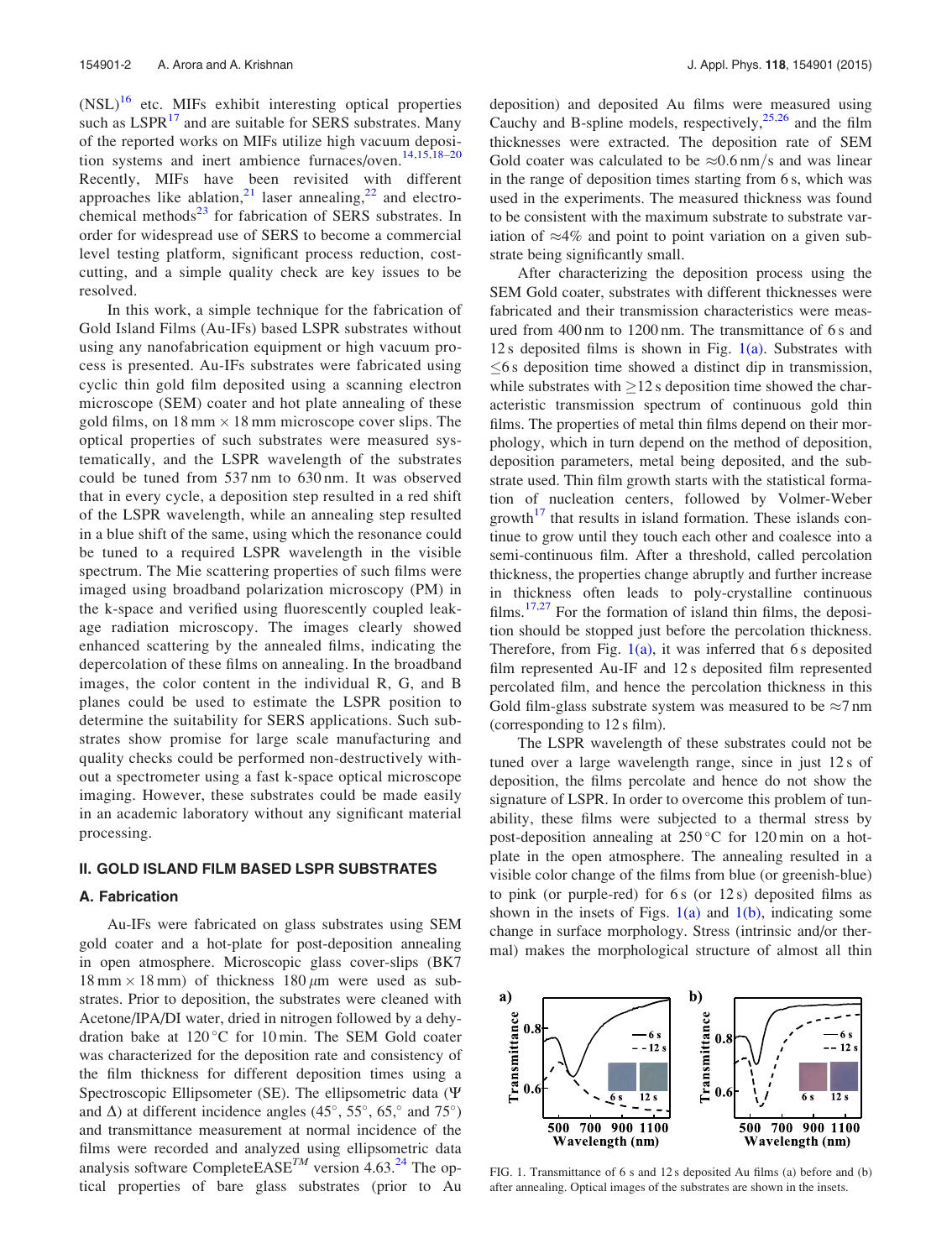

FIG. 2. Extracted permittivity (a) before and (b) after annealing of 12 s deposited film.

films, a non-equilibrium, thermodynamically unstable state, which tends to rearrange the metal atoms on the substrate over very small regions to a minimum energy configuration. The thermal stress arises due to mismatch in thermal coefficients of the deposited metal and the substrate. $^{28}$  Post deposition annealing can be considered as a diffusion limited island migration process, where increase in island size and decrease in island density result in restructuring of the surface. $29$  Due to the thermal energy, some of the islands execute a random walk (surface diffusion at a given temperature). Upon collision with other islands, they coalesce immediately resulting in an increased island size. The growth process continues until all the mobile islands have been captured by the immobile ones, or due to an increase in the size, they themselves have become immobile. The final morphology of the island thin film, for a given metal-substrate system, depends on annealing temperature, annealing time, and initial film thickness. For the 6 s deposited film, surface modification due to the annealing resulted in a blue shift of LSPR wavelength from 600 nm to 535 nm and flattening of transmission spectrum above  $700 \text{ nm}$  as shown in Fig.  $1(b)$ .

Annealing can also result in island formation in justpercolated films due to thermal dewetting of the substrate if sufficient stress is developed at film-substrate interface. $30$ For the 12 s deposited film, which exhibited the property of just-percolated film, after annealing, showed a distinct dip in transmission at  $\approx$  570 nm, which was absent prior to annealing as shown in Fig.  $1(b)$ . The just-percolated films are semicontinuous with some surface voids, which on annealing depercolates to form discrete islands. However, beyond a critical thickness, discrete island formation does not take place for the given annealing parameters. In our experiments, annealing of 24 s film did not result in a dip in transmittance

and therefore was concluded to be more than the critical thickness.

As seen from Figs.  $1(a)$  and  $1(b)$ , the 12 s deposited film exhibited a large change in the transmittance before and after annealing. These films were characterized using SE for extracting the change in real ( $\epsilon'$ ) and imaginary ( $\epsilon''$ ) parts of relative permittivity  $(\epsilon_r)$  of the film due to annealing, as shown in Fig. 2. Prior to annealing, the film showed a Drude behavior with a wavelength of 480 nm corresponding to  $\epsilon' = 0$  (or plasma frequency) as shown in Fig.  $2(a)$ . However, after annealing, the plots of  $\epsilon'$  and  $\epsilon''$  changed to those shown in Fig. 2(b). It can be observed that the  $\epsilon'$  exhibits a steep zero crossing at 570 nm and, at exactly the same position,  $\epsilon''$  peaks to  $\approx$ 9, which is a signature of electromagnetic resonance. From Figs. 1(b) and 2(b), it is clear that  $\lambda_{LSPR} = 570$  nm for this film.

## B. k-space imaging characterization and scanning probe microscope verification

In order to develop an imaging based characterization for rapid testing of these substrates, the plasmonic properties of 12 s deposited films were further analyzed using broadband polarization microscope (PM) (schematic of the setup is shown in Fig.  $3(a)$ ). A transmission mode inverted optical microscope equipped with  $100 \times$  oil immersion objective  $(NA = 1.4)$  for Fourier Plane (FP) broadband PM was used for scatterometric analysis. In the FP, the intensity distribution as a function of momenta  $k$  is imaged and these images provide valuable information regarding the intensity of light scattered at different angles and subsequently transmitted through the substrate in this setup. In bare glass, the maximum scattering was observed at momenta corresponding to the numerical aperture of the collection objective lens as shown in Fig. 3(c). The central bright spot is due to the direct transmission because of the limited extinction efficiency of the cross-axis polarizer-analyzer. The films before and after annealing were imaged under the optical microscope with cross axis polarizer-analyzer configuration, and the FP images before and after annealing were obtained under identical microscopy conditions as shown in Figs.  $3(d)$  and  $3(e)$ , respectively. In PM, the light can be collected only if there is scattering (or polarization rotation) by the substrates. Due to the semicontinuous nature, the film prior to annealing showed minimal scattering (Fig.  $3(d)$ ), while the scattering was enhanced for the film after annealing, possibly due to the formation of islands, evident from yellowish orange disk shaped emission



FIG. 3. (a) Broadband PM setup and (b) fluorescence LRM setup. Broadband PM Fourier plane images of (c) bare glass, (d) 12 s deposited film, and (e) 12 s deposited film after annealing. Fluorescence LRM Fourier plane images of Rhodamine doped 130 nm thick PMMA on top of (f) bare glass, (g) 12 s deposited film, and (h) after annealing of 12 s deposited film.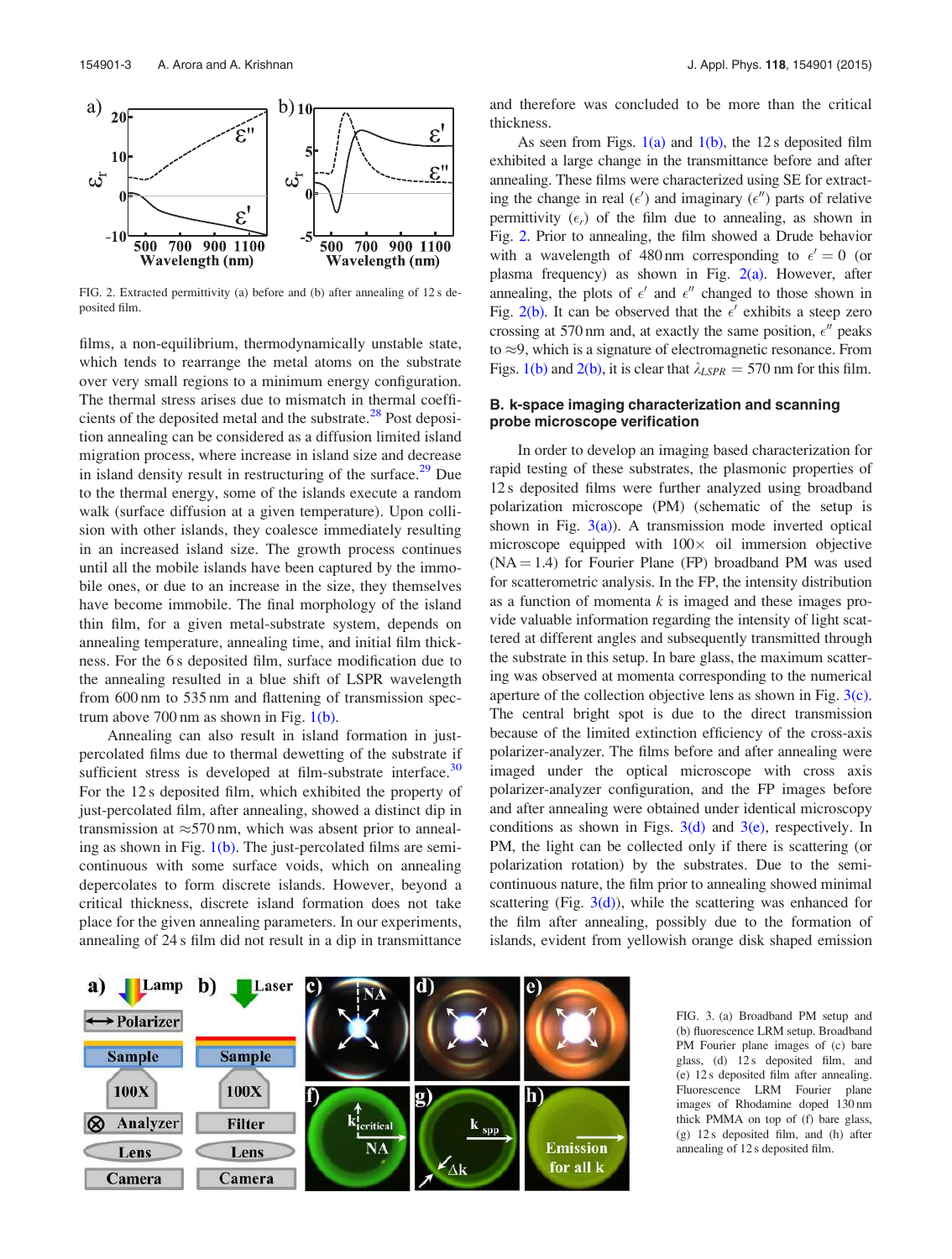(Fig.  $3(e)$ ). An additional feature in the form of a sharp yellow ring was observed in Figures  $3(d)$  and  $3(e)$ , while this ring feature was not prominent in the image for the bare glass unless the exposure time was increased, wherein the outermost ring in Fig.  $3(c)$  was saturating the camera (image not shown here for conciseness). On a casual look, these sharp yellow rings in Figures  $3(d)$  and  $3(e)$  appear to be the signature of propagating Surface Plasmons (SPs), leaking through the substrate at specific angles forming a cone shaped emission, a cross section of which is imaged in the FP as reported in a prior work.<sup>31</sup> However, the yellow ring's radius in the FP that is indicative of its momentum (and hence the effective index at the sample air interface) was lower than the reported values of the effective index in the prior works. $31$  If indeed this was indicative of the propagating SP excitation at the metal air interface, then loading the substrate with a thin layer of a dielectric like PMMA with index of 1.454 of a thickness 130 nm should significantly increase the effective index of the propagating SP and the radius of the ring should increase considerably in response to this change in effective index. However, on loading the 12 s deposited substrate or the annealed substrate, with a PMMA layer, the radius of the ring did not get altered. Using these two key observations, it was concluded that this feature in these particular experiments occurred due to the total internal reflections occurring in the collection optics of the microscope. In order to confirm this conclusively, high exposure time FP images of the bare microscope setup without any substrate were obtained (not shown here) and the same ring shaped feature was observed at the exact same radius of same color, thus confirming the other related observations, that no propagating SPs were imaged in Figures  $3(d)$  and  $3(e)$ .

From Figures 3(a), 3(c), 3(d), and 3(e), the enhanced scattering of the incident light can be clearly seen when the 12 s deposited sample was annealed. The images also indicate the possibility of a morphological change of the metal film when subjected to an annealing step. This was consistent with the spectrometric observations detailed in Section II A of this paper. Such an imaging based characterization of large area  $(cm<sup>2</sup>)$  substrates could be achieved in a manufacturing environment by placement of polarizing optics and a convex lens in front of the imaging camera, in standard commercial Fast Inline Lens/Micro Lens Testers routinely used in testing mobile phone camera lens wafers in the industry. $32$ 

The films were also characterized using fluorescence leakage radiation microscope  $(LRM)$ ,  $33,34$  wherein 1 mM Rhodamine 6G (Rh6G) doped PMMA of 130 nm thickness was used to couple the incoming light to SP at PMMA-Au interface and the radiative decay of SP to light through the substrate due to phase matching conditions was used to study the momentum (k) information from Fourier plane images (schematic of the setup is shown in Fig.  $3(b)$ ). For bare glass, the emission was limited by numerical aperture of the collection lens (NA) as the outer radius and critical angle at Air-PMMA-glass interface as the inner radius (shown in Fig.  $3(f)$ ). The detailed mechanism for this emission in bare glass coated with a dye doped dielectric has been reported in a recent work. $35$  In the case of the film prior to annealing, due to its semi-continuous nature, a weak thin ring shaped emission was observed as shown in Fig.  $3(g)$ , due to radiative decay of the propagating SP. The radius of the ring represents the momentum of SP, which in turn indicates the effective index of the SP mode excited on the interface of Au and dielectric superstrate (PMMA). The thickness of the ring in k-space ( $\Delta k$  in Fig. 3(g)), which is the difference between the outer and inner radii of the ring shaped emission, is inversely proportional to the propagation length of SP and therefore indicates that thicker the ring, the lesser is the propagation length of SP. The LRM image of the film after annealing showed emission for all values of momenta (shown in Fig.  $3(h)$ ), with complete circular disk shaped emission. It can be viewed as a ring with a very large thickness (thickness now becomes difference between the outer radius and inner radius of the emission), indicating very small propagation length, showing the localized nature of SP, i.e., the excitation of LSPR. Overall, the measured scattering from the annealed sample was 7 times higher than the same sample prior to annealing, which is obtained by the ratio of the net intensity of the images obtained using identical imaging conditions. The image shown in Fig.  $3(h)$  clearly shows the enhanced scattering due to the LSPR excited in these substrates. In the absence of metal nanostructures, however, the FP image obtained will not show scattering related features at  $k < k_{critical}$ , meaning that no significant scattering occurs to transmit the light through the substrates at angles lower than the critical angle of the substrate/PMMA/air interface.

The surface morphology of the substrates was obtained using Scanning Probe Microscope (SPM) in tapping mode and the formation of islands due to the annealing was confirmed. SPM images of bare glass, the 12 s deposited film, and the same film after annealing are shown in Figs.  $4(a) - 4(c)$ , respectively. The substrate after annealing showed the formation of islands mostly circular in cross section with a mean size of  $\approx$  50 nm and a standard deviation of  $\approx$  15 nm.



FIG. 4. SPM images of (a) bare glass, (b) 12 s deposited film, (c) 12 s deposited film after annealing.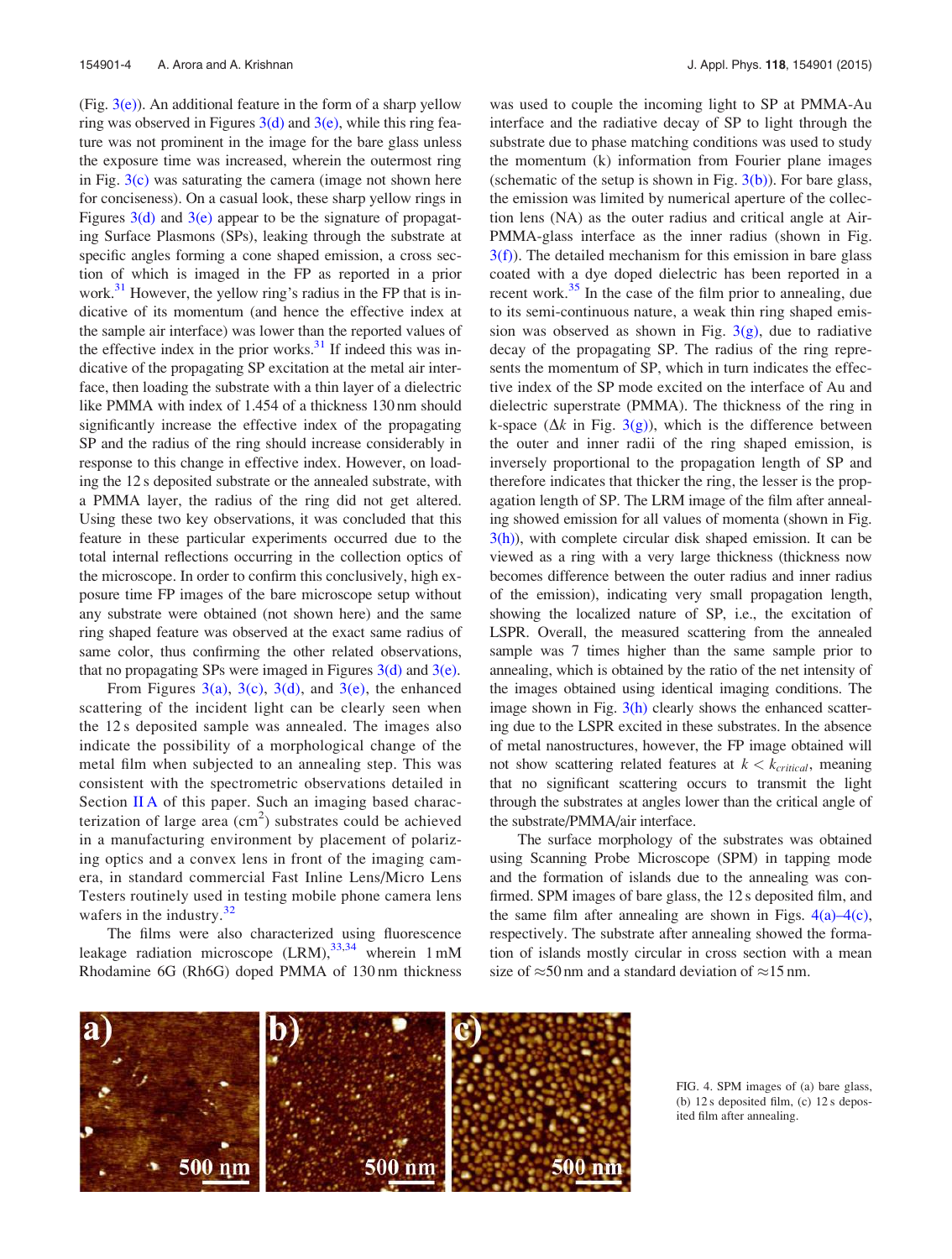#### C. Tuning the resonance wavelength of Au-IFs

The LSPR wavelength  $(\lambda_{LSPR})$  of Au-IFs depends on the surface morphology and therefore can be tuned by modifying the size/shape of the islands of Au-IFs (we show later in this work why tunability is important for maximizing the SERS activity). This can be achieved by varying the annealing temperature and effective thickness. Annealing time for the substrates was decided based on the visible color change of the substrates, and the parameters used for tuning were annealing temperature and effective thickness. Out of these two parameters, one was fixed in a set of experiment to study the effect of other. The modifications in the spectra are qualitatively explained through a set of suggested mechanisms. These suggested mechanisms were supported by a simple single nanoparticle simulation models using Discrete Dipole Approximation (DDA) method (DDSCAT 7.3).<sup>36</sup> Fig. 5 shows the different methods used for tuning the resonance experimentally (upper row) and their simulation plots based on a suggested model that accounts for annealing and deposition as a modification of particle shape itself (lower row).

For the first set of experiments, to study the effect of annealing, 6 s sputtered Au-IF substrates were annealed at different temperatures for 15 min. A blue shift and narrowing of the spectral dip was observed with increase in annealing temperature. The blue shift can be attributed to the increase in sphericity of the islands on the glass substrate. Au is nonwetting for glass and thus follows Volmer-Weber growth. With the increase in thermal energy, islands would try to reduce the contact area and thus increase the sphericity. This increase in sphericity results in a blue shift and narrowing of resonance dip. This was validated from the simulation of particles with varying ellipticity while maintaining a constant volume, which showed the same trend. In experiments, the narrowing of the dip was also due to the decrease in coupling between the islands because of decreased island density after the annealing. Fig. 5 (column 1) shows the transmittance of Au-IFs annealed at different temperature and a representative model to explain the shift.

For the second set of experiments, to study the effect of varying thickness, substrates with thickness 2 nm to 14 nm (4 s to 24 s coating time) were annealed at  $250^{\circ}$ C till the visible color change was observed  $(\approx 120 \text{ min})$ . Higher temperature was selected to provide sufficient thermal energy to depercolate the films with higher thickness. Red-shift and broadening of resonance dip was observed for substrates with increasing thickness. With the increase in effective thickness, the island size would increase, thus shifting the resonance to a longer wavelength. However, the tunability was limited and resonance beyond 580 nm (for 11 nm film) could not be achieved. This was validated with the simulation of spherical particles of increasing sizes and displayed a similar trend. Films with thickness >11 nm did not show a well defined dip in transmittance, as annealing using the given parameters was not sufficient to depercolate the film and therefore were not considered. Fig. 5 (column 2) shows the transmittance of annealed Au-IFs of varying thicknesses and a representative single particle model to explain the trend. It should be noted that there is quite a difference between the experimental data and simulated data. This is because, in the experiments, there exists a statistical distribution of the size of the islands that resonate at slightly different wavelengths, thus changing the actual position of the resonance and the spectral width compared to a clean single particle model that uses the mean size of these particles only.

Based on the above analysis, the effect on  $\lambda_{LSPR}$  can be summarized as a (i) blue shift on annealing and (ii) red shift on increasing effective thickness. However, it was also inferred that merely increasing the thickness could not result in wide range tunability. Therefore, a scheme of repeated cycles of deposition and annealing was performed to tune the resonance beyond 600 nm. For this, 6 s sputtered substrate (referred as substrate-a) was subjected to annealing at  $100^{\circ}$ C for 15 min (substrate-b), followed by sputtering for 6 s (substrate-c), followed by annealing at  $100^{\circ}$ C for 15 min (substrate-d), and followed by sputtering for 6 s (substrate-e). A larger shift was observed using this method as compared to



FIG. 5. Different methods used for tuning the resonance wavelength: experiment (upper row) and suggested mechanisms validated using a simulation model (lower row).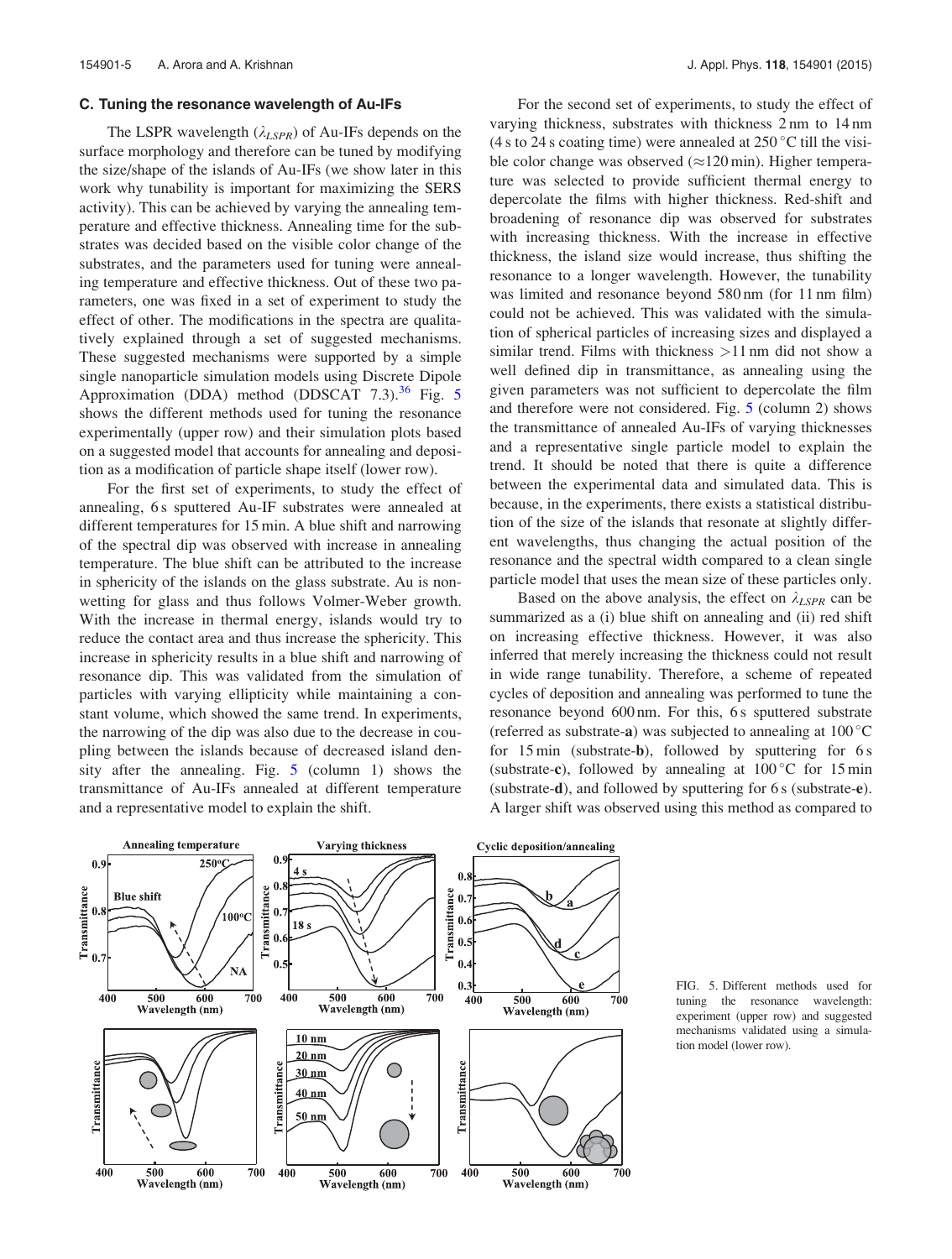the single step deposition and annealing for the same effective thickness. This may be explained as a change in the shape of the islands itself. The first annealing would give rise to spherical islands, and when this substrate is coated with gold, larger islands on the substrate will be surrounded by smaller ones that can result in a red shift. Therefore, the scenario was modeled as a large spherical particle (formed due to annealing), coated by smaller spheres (due to sputtering). The latter showed a red shift and broadening of dip compared to former, which was in concurrence with the experimental results. Fig. 5 (column 3) shows the transmittance of substrates-a to e and a representative model to explain the shift. Tunability up to 630 nm was obtained by this method. This method can be used to tune  $\lambda_{LSPR}$  over a wide range by varying the parameters of the cycle.

#### D. SERS activity and enhancement

Raman spectra of the substrates were recorded in reflection mode using a laser excitation of 633 nm delivering  $15 \text{ mW}$  power focused on the substrates using  $100 \times$  objective (spot size  $\approx$ 10 $\mu$ m) with a 10 s integration time. The fabricated Au-IF substrates-a to e, tuned for their  $\lambda_{LSPR}$ , were spin coated with  $\approx$ 130 nm thick layer of 10<sup>-4</sup> M Rh6G doped PMMA for SERS experiments. Bare glass was spin coated with  $10^{-2}$  M Rh6G doped PMMA with same spinning parameters for reference spectrum. Fig. 6 shows the SERS spectra for substrates-a



FIG. 6. (a) SERS spectra of Rh6G on substrates labeled a to e and (b) Raman scattered intensity, normalized with respect to the substrate-c, of the peak at 1501 cm<sup>-1</sup> versus  $\lambda_{LSPR}$  of these substrates.

to e and the normalized intensity at  $1501 \text{ cm}^{-1}$  (corresponding to 700 nm for  $\lambda_{exc} = 632$  nm) versus  $\lambda_{LSPR}$  with PMMA matrix (red shifted with respect to that shown in Fig. 5 due to refractive index of PMMA). The reference Raman spectrum (Rh6G on bare glass) was flat with no signature peak of Rh6G. The Raman spectra of Rh6G on Au-IF substrates showed enhanced Raman scattered intensity many orders higher than that of Rh6G on bare glass. Excitation of LSPR on Au-IFs leads to strongly enhanced local electromagnetic fields. This enhanced electric field when experienced by the analyte molecules enhances the Raman scattering. This forms the basis of SERS and is known as electromagnetic enhancement. The chemical enhancement could be ignored since Rh6G is not known to interact chemically with the Au-Ifs, and the enhancement can be considered only due to electromagnetic enhancement. The enhancement was found to depend on  $\lambda_{LSPR}$  and the Raman scattered intensity was about three times higher for substrate-c than other Au-IF substrates (shown in Fig. 6). The maximum enhancement should be observed when fields at both the wavelengths, excitation  $(\lambda_{exc})$  and Raman shifted wavelength  $(\lambda_R)$ , are enhanced. The electromagnetic Enhancement Factor (EF) therefore depends on the relative position of  $\lambda_{LSPR}$  with respect to  $\lambda_{exc}$  and  $\lambda_R$ and can be given  $as^8$ 

$$
EF \propto \left| \frac{E_{local}(\lambda_{exc})}{E_{\circ}(\lambda_{exc})} \times \frac{E_{local}(\lambda_R)}{E_{\circ}(\lambda_R)} \right|^2.
$$
 (1)

The maximum enhancement was observed for substrate-c whose  $\lambda_{LSPR}$  was closest to the spectral mid-point of  $\lambda_{exc}$  and  $\lambda_R$ . This was consistent with the previously reported relation for  $\lambda_{LSPR}$  for maximum enhancement.<sup>8–10</sup> The magnitude of EF of these substrates was calculated through two different approaches following the definition given in Ref. 37. The first and the most used definition, referred to as substrate enhancement factor (SEF), which considers the enhancement only due to molecules adsorbed on surface for SERS, is given as

$$
SEF = \frac{I_{SERS}/N_{surf}}{I_{ref}/N_{vol}},
$$
\n(2)

where  $I_{SERS}$  and  $I_{ref}$  are the peak intensity of SERS and reference spectrum, respectively;  $N_{surf}$  and  $N_{vol}$  are the number of analyte molecule (here Rh6G) on surface of SERS substrate and in excitation volume, respectively. For substrate-c, maximum  $I_{SERS} = 9.2 \times 10^3$  counts. For bare glass, with the same parameters and thickness of analyte layer, no signature of Rh6G was obtained even with  $10^{-2}$ M solution; therefore, maximum intensity at the same spectral position,  $I_{ref} = 30$ , which was the noise floor, was used.

The excitation volume was  $\approx 2 \times 10^{-17}$  m<sup>3</sup> (200 pl), therefore for  $10^{-2}$ M solution, the number of molecules in the given volume on reference substrate was  $12 \times 10^7$ . For the calculation of  $N_{surf}$ , it was assumed that the surface area on the substrate is equal to the area illuminated by the laser and the enhancement is only for a single layer of molecules. The area fraction of Rh6G in PMMA matrix was approximately taken equal to the volume fraction. The volume fraction of Rh6G in solution of  $10^{-4}$  M concentration was calculated to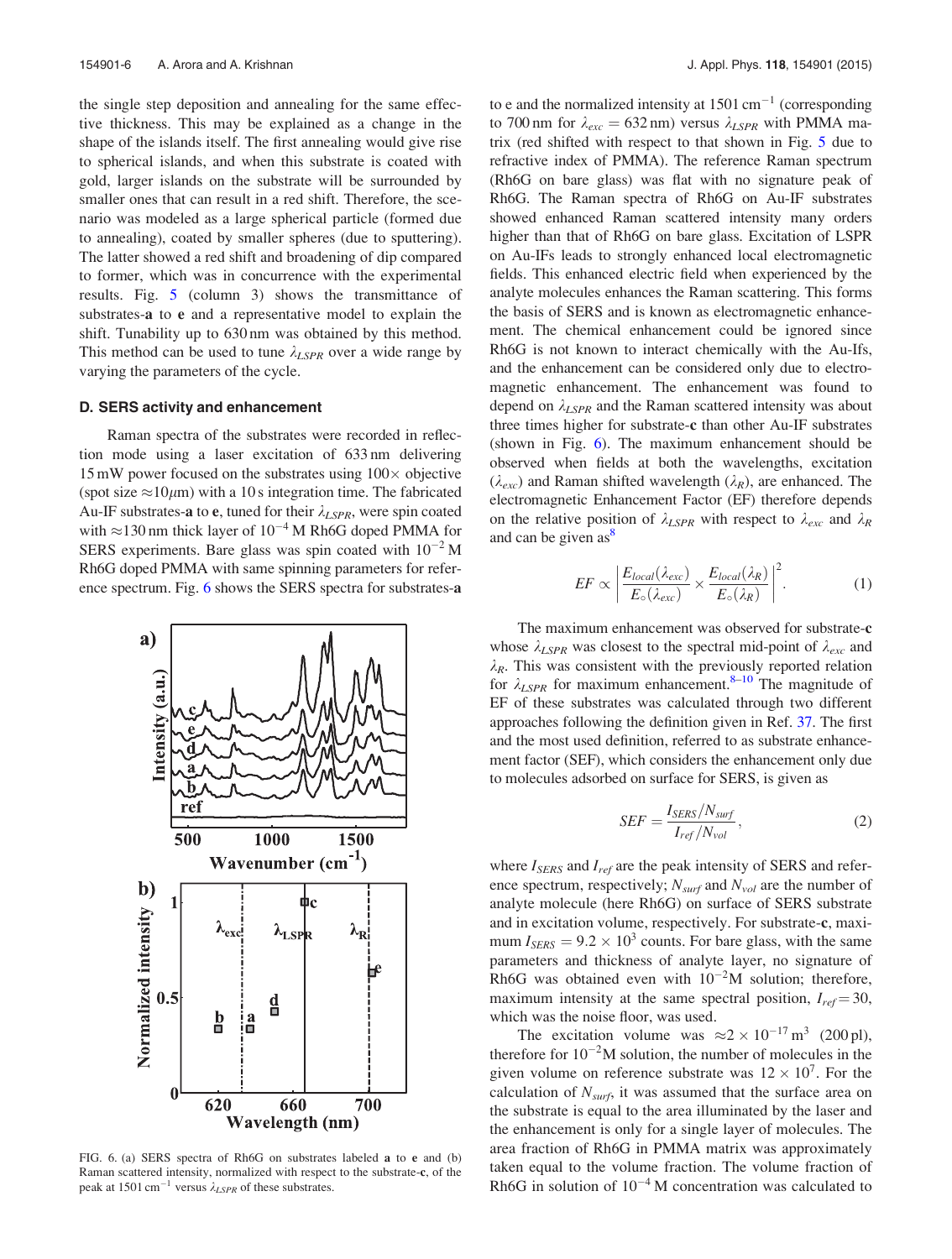be  $3.8 \times 10^5$ , and this gives the total surface area of Rh6G as  $3.8 \times 10^{-15}$  m<sup>2</sup>. Area of one Rh6G molecule was taken to be  $2 \times 10^{-18}$  m<sup>2</sup> as reported in prior works,<sup>38</sup> and this gives  $N_{surf} = 2000$ . Using these values in Eq. (2),  $EF = 1.8 \times 10^7$ . Since the reference substrate could not give signature spectrum of Rh6G even for  $10^{-2}$  M and higher integration time, it can be said that  $EF > 1.8 \times 10^7$ . Calculation of SERS EF using this method involved many assumptions and not suitable for an end user. A more intuitive definition, involving only the analytical parameters like concentration of analyte and peak intensity, called analytical enhancement factor (AEF) was used. According to the definition given in Ref. 37

$$
AEF = \frac{I_{SERS}/c_{SERS}}{I_{ref}/c_{ref}},\tag{3}
$$

where  $c_{SERS}$  and  $c_{ref}$  are the concentrations of the solutions used for SERS and reference spectrum. This gives  $AEF = 3 \times 10^4$ .

Since a correlation was observed between SERS EF and  $\lambda_{LSPR}$ , an indirect method to characterize these substrates for their EF is proposed using the broadband PM as discussed before in Fig.  $3(a)$ . The significant color changes occurring in the Fourier plane images from the broadband polarization microscopy of the substrates a through e exhibited a strong correlation with the measured shifts in  $\lambda_{LSPR}$  of these substrates. A quadrant of these images excluding the direct transmission for the substrates a and e were analyzed for their RGB components. The images with their mean values of Red (R) and Blue (B) components and their standard deviation are shown in Fig. 7. The mean value of R reflects the position of dip and the standard deviation represents the width of the resonance dip. This method of characterization is a novel technique and can be used as a simple method to ascertain the resonance wavelengths from the color content of FP images for a given microscope setup.

For comparison of SERS enhancements of Au-IFs, triangular nanostructures using another popular method, NSL, were fabricated over an area of  $\approx 2$  cm<sup>2</sup>. Technique based on pre-assembly of PolyStyrene NanoSpheres (PSNS) at airwater interface followed by transfer to the substrate, as given in Ref. 39, was used for large area, close pack monolayer PSNS colloidal crystal formation. These substrates were then coated with 2 nm chromium (for adhesion) and 30 nm gold using electron beam evaporation system. The gold coated



FIG. 8. SERS spectra for NSL and Au-IF substrates. SEM image of fabricated NSL substrate is also shown.

substrates were sonicated in ethanol for 30 s to lift-off the PSNS leaving the 50 nm sides triangular nanostructures in hexagonal voids on the substrates. A few of these substrates were used as such without lift-off for comparison purposes and will be referred to as Au coated PSNS. For SERS measurements, the fabricated substrates were coated with  $10^{-4}$  M Rh6G using the same parameters as that of Au-IF substrates and the obtained SERS spectra are shown in Fig. 8. The AEF of the fabricated NSL substrates was calculated to be  $1.7 \times 10^4$ . The spectrum obtained for NSL substrate was noisy and AEF was approximately half the AEF of Au-IF substrates. This may be due to low density of active sites as the hexagonal close pack has 90% packing efficiency, therefore after lift-off leaving active sites, only over 10% of the total area on the substrate. Furthermore, the AEF of Au-IF substrates was also compared with Au coated PSNS (without lift-off). The AEF of Au coated PSNS was in the same order as Au-IF. Hence, the Au-IF is definitely a simpler method for fabrication of such substrates.

The Au-IF substrates were tested for their limit of detection of analyte. The substrates were spin coated with



FIG. 7. A quadrant of the Fourier plane PM image of substrates a and e. The mean and the standard deviation of red and blue components of the RGB image, normalized with respect to its total intensity, are shown.



FIG. 9. SERS spectrum of low concentration  $(10^{-8}M)$  low volume  $(200 \text{ pl})$ Rh6G in PMMA matrix.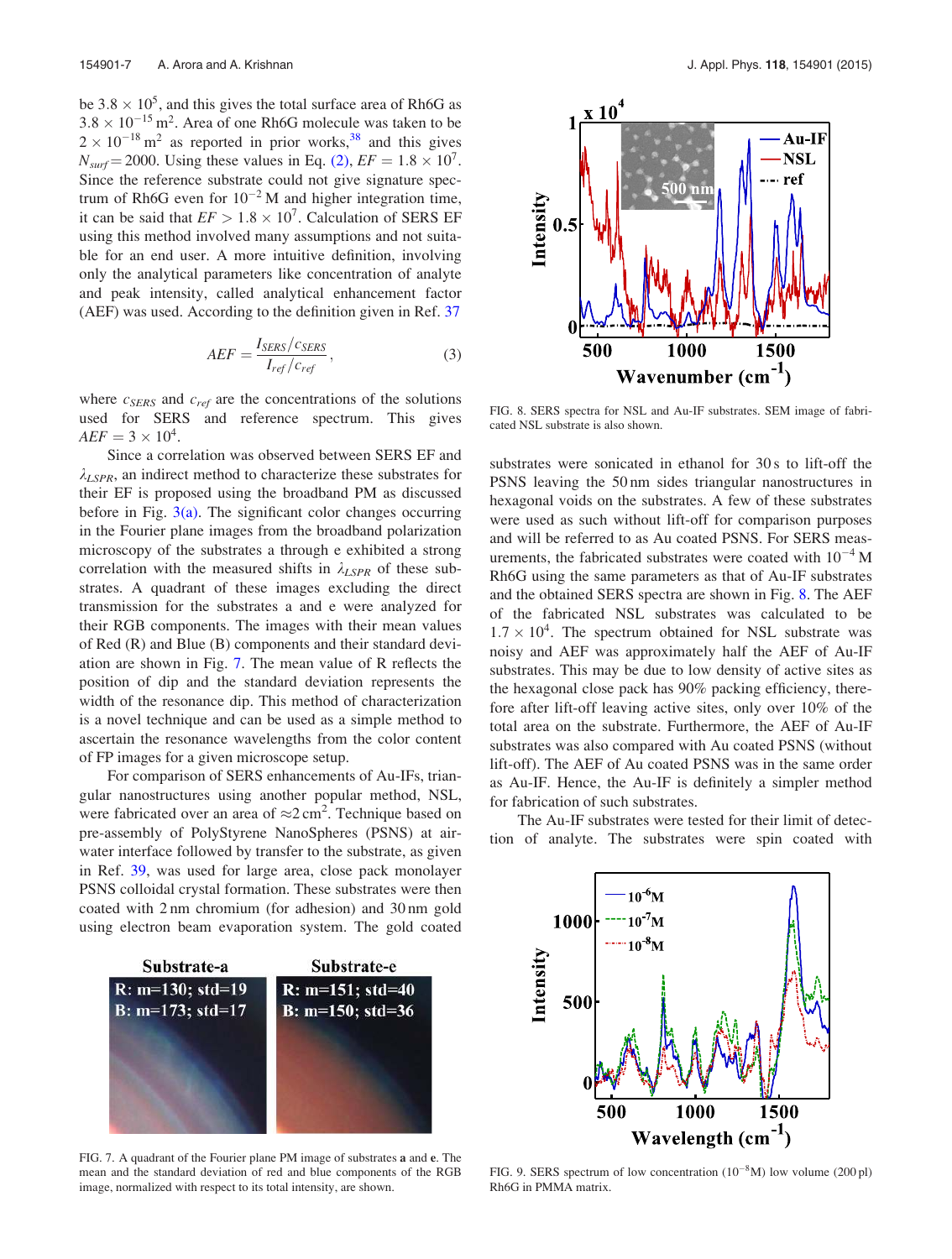

FIG. 10. SERS spectrum of TGA functionalized Au-IF substrate.

different concentrations of Rh6G. The SERS spectrum of concentrations  $10^{-5}$  M and higher showed sharp peaks corresponding to Rh6G. For concentrations  $10^{-6}$  M and lower, the signals from PMMA were of comparable strength, hence peaks related to both Rh6G and PMMA were observed. These substrate were able to detect Rh6G for concentration as low as  $10^{-8}$  M. However, the signal to noise ratio was poor and peaks related to both Rh6G and PMMA were observed (shown in Fig. 9). $40-42$  For this concentration, the number of Rh6G molecules in the excitation volume was around 120. As a crude approximation using the method given above, at this concentration,  $N_{surf}$  become less than 1, i.e., having a molecule on surface becomes probabilistic. Hence, the only logical conclusion to arrive at is that these SERS substrates are able to detect analyte (Rh6G) to a regime of few molecules.

The Au-IF substrates were finally tested for their potential application in biosensing, by obtaining the Raman fingerprints of a surface functionalization layer, whose Raman vibrational spectra have been reported in prior works. $43-45$ SERS substrates for biological sensing applications are usually functionalized to increase selectivity. Surface functionalization techniques also bring the analyte closer to the noble-metal structure and therefore increasing enhancement. Commonly used chemicals for surface functionalization are alkanethiolates, and these molecules anchor to the noblemetal surface by a thiolate group and form self-assembled monolayer (SAM). The SAM can separate the analyte of interest from interfering analytes and bring it closer to the nanostructured surface. For the experiment, Thioglycolic acid (TGA), a two carbon alkanethiolate, was used to functionalize the substrate. The fabricated Au-IF substrates were incubated in  $1 \text{ mM TGA}$  (1.4  $\mu$ l TGA in 20 ml ethanol) over night at room temperature and gently washed in ethanol. The substrates were then left to dry in open atmosphere and used for Raman spectrum. The SERS spectrum of SAM layer of TGA is shown in Fig. 10. The spectrum showed clear signatures of TGA for all possible orientations on the substrate reported in the past. $43-\overline{45}$ 

## III. CONCLUSION

In this work, a simple technique for the fabrication of Au-IF SERS substrates without using any high vacuum process and nanofabrication equipment was presented. These substrates were characterized for their optical properties. A simple scheme of repeated deposition using a SEM coater and annealing using a hot plate was presented for tuning the resonance wavelength  $(\lambda_{LSPR})$  of these substrates over a wide range. A method to characterize these substrates using Fourier plane PM images was discussed, which can be developed as a potential quality check method for these substrates on large scale. SERS analytical EF  $>3 \times 10^4$  (and net enhancement factor  $>1.8 \times 10^7$ ) was achieved for these substrates. As a general and more intuitive parameter, AEF of these substrates was calculated and was found comparable to that of Au coated PSNS and NSL substrates. These substrates were able to detect low concentration low volume analyte reaching the regime of few molecules detection. These substrates were functionalized with TGA and shown to have potential for bio-sensing applications. Therefore, considering the complexity involved in fabrication and the performance of the substrates, Au-IF substrates show a great potential as large area affordable SERS substrate.

#### ACKNOWLEDGMENTS

The authors would like to thank Centre for NEMS and Nano Photonics (CNNP) for the use of fabrication facilities. The authors would like to thank Professor M. S. Ramachandra Rao for allowing us to use the Scanning Probe Microscopy facility at the Nano Functional Materials Technology Center (NFMTC). A. Krishnan thanks Dr. Kyoyeon Park for many fruitful discussions.

- <sup>1</sup>P. L. Stiles, J. A. Dieringer, N. C. Shah, and R. P. Van Duyne, "Surfaceenhanced Raman spectroscopy," Annu. Rev. Anal. Chem. 1, 601–626 (2008).
- <sup>2</sup>L. A. Nafie, "Recent advances in linear and nonlinear Raman spectroscopy. Part VIII," J. Raman Spectrosc. 45, 1326–1346 (2014).
- <sup>3</sup>M. Fan, G. F. Andrade, and A. G. Brolo, "A review on the fabrication of substrates for surface enhanced Raman spectroscopy and their applications in analytical chemistry," Anal. Chim. Acta 693, 7–25 (2011).
- 4 S.-C. Luo, K. Sivashanmugan, J.-D. Liao, C.-K. Yao, and H.-C. Peng, "Nanofabricated SERS-active substrates for single-molecule to virus detection in vitro: A review," Biosens. Bioelectron. 61, 232–240 (2014).
- <sup>5</sup>N. Félidj, J. Aubard, G. Lévi, J. Krenn, M. Salerno, G. Schider, B. Lamprecht, A. Leitner, and F. Aussenegg, "Controlling the optical response of regular arrays of gold particles for surface-enhanced Raman scattering," Phys. Rev. B 65, 075419 (2002).
- <sup>6</sup>Y.-Y. Lin, J.-D. Liao, Y.-H. Ju, C.-W. Chang, and A.-L. Shiau, "Focused ion beam-fabricated Au micro/nanostructures used as a surface enhanced Raman scattering-active substrate for trace detection of molecules and influenza virus," Nanotechnology 22, 185308 (2011).
- ${}^{7}M$ . Chekini, P. Oulevey, and T. Bürgi, "Large-scale plasmonic-SERS templates by successive growth steps," Curr. Appl. Phys. 15, 253–260 (2015). <sup>8</sup>N. Felidj, J. Aubard, G. Levi, J. Krenn, A. Hohenau, G. Schider, A. Leitner, and F. Aussenegg, "Optimized surface-enhanced Raman scattering on gold nanoparticle arrays," Appl. Phys. Lett. 82, 3095–3097 (2003).
- <sup>9</sup>J. D. Driskell, R. J. Lipert, and M. D. Porter, "Labeled gold nanoparticles immobilized at smooth metallic substrates: Systematic investigation of surface plasmon resonance and surface-enhanced Raman scattering,' J. Phys. Chem. B 110, 17444–17451 (2006).
- <sup>10</sup>N. G. Greeneltch, M. G. Blaber, G. C. Schatz, and R. P. Van Duyne, "Plasmon-sampled surface-enhanced Raman excitation spectroscopy on silver immobilized nanorod assemblies and optimization for near infrared  $(\lambda_{ex} = 1064 \text{ nm})$  studies," J. Phys. Chem. C 117, 2554–2558 (2013).
- <sup>11</sup>Commercial SERS substrates, see http://oceanoptics.com/, http://www. renishawdiagnostics.com/, http://atoid.com/, http://www.silmeco.com/, http://www.q-sers.com/.
- $12J.$  F. Betz, W. Y. Wei, Y. Cheng, I. M. White, and G. W. Rubloff, "Simple SERS substrates: Powerful, portable, and full of potential," Phys. Chem. Chem. Phys. 16, 2224–2239 (2014).